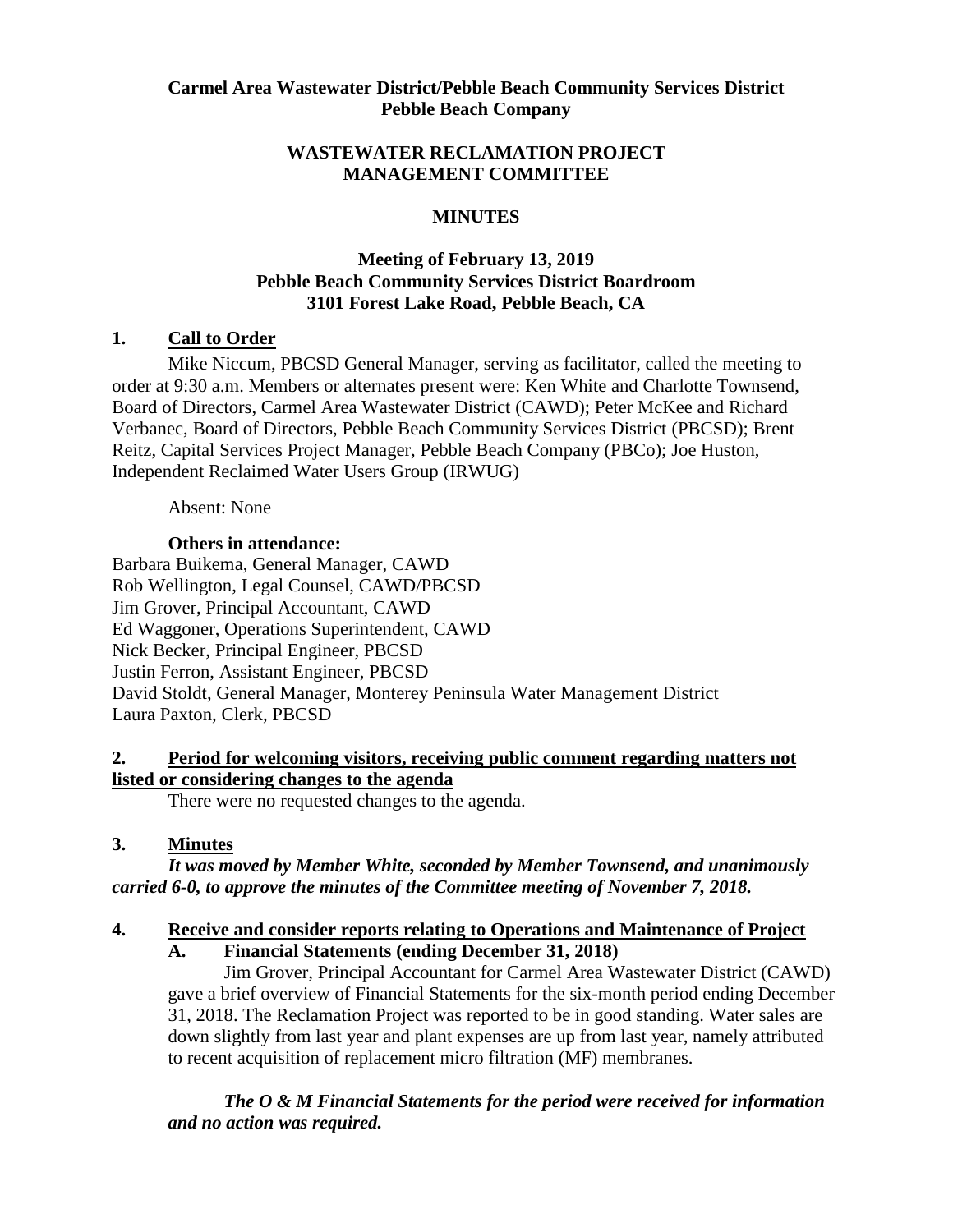Reclamation Management Committee Meeting held February 13, 2019 Page 2 of 3

#### **B. Treatment Plant Operations and Maintenance**

Ed Waggoner, Operations Superintendent for CAWD briefed the committee on present operations along with a number of improvements underway at the treatment plant. With Forest Lake Reservoir nearing full capacity the advanced water treatment facility will be taken offline in late February / early March to perform a number of preventative maintenance tasks. CAWD staff plans to bring the "moth-balled" tertiary coagulation/flocculation/sand filter system online at the beginning of the 2019 irrigation season as a form of pre-treatment for MF feed water. New MF membranes manufactured by Scinor installed in one of three cells are currently performing well. The other two MF cells host older Evoqua and Carter Lake membranes that, at this point, do not warrant replacement.

#### *The Treatment Plant Operations and Maintenance Report was received for information and no action was required.*

#### **C. Distribution System Operations and Maintenance**

Principal Engineer, Nick Becker presented a status update on scheduled capital improvement projects for FY2018/19. Both the Reclamation Storage Facility Improvement Project (RSFIP) & SCADA Improvement Project continue to track on schedule. The RSFIP is currently in construction and is anticipated to be completed by end of May, 2019. Principal Engineer Becker also presented a distribution system operations report noting that the Forest Lake Reservoir is near capacity and is anticipated to be at full capacity by mid-February. A combination of continued production (with an average recovery rate of approximately 85%) and seasonably wet weather throughout December, January, and February were the main factors allowing the reservoir to reach maximum capacity so early in the year. Alternative source water (ASW) projects shall remain out of service until the onset of the 2019 irrigation season, typically occurring in/around mid-April. ASW projects produced 13.4 million gallons in 2018, approximately 3.0 million gallons more than the 10.4 million gallons produced in 2017.

*The Distribution System O & M Report was received for information and no action was required or taken by the Committee.* 

#### *5.* **Reclamation Storage Facilities Improvement Project Budget Adjustment**

Principal Engineer Becker requested a budget increase for the Reclamation Storage Facilities Improvement Project. The lowest responsible bid submitted by Monterey Peninsula Engineering (MPE) was \$924,000 approximately \$350,000 over budget.

*It was moved by Member White, seconded by Member Townsend, and unanimously carried 6-0, to ratify the Pebble Beach Community Services District action declaring Monterey Peninsula Engineering as the lowest responsible bid and authorize award of construction contract for an amount of \$924,000 for the construction of the Reclamation Storage Facilities Improvement Project; and increase project budget from \$750,000 to \$1,100,000.*